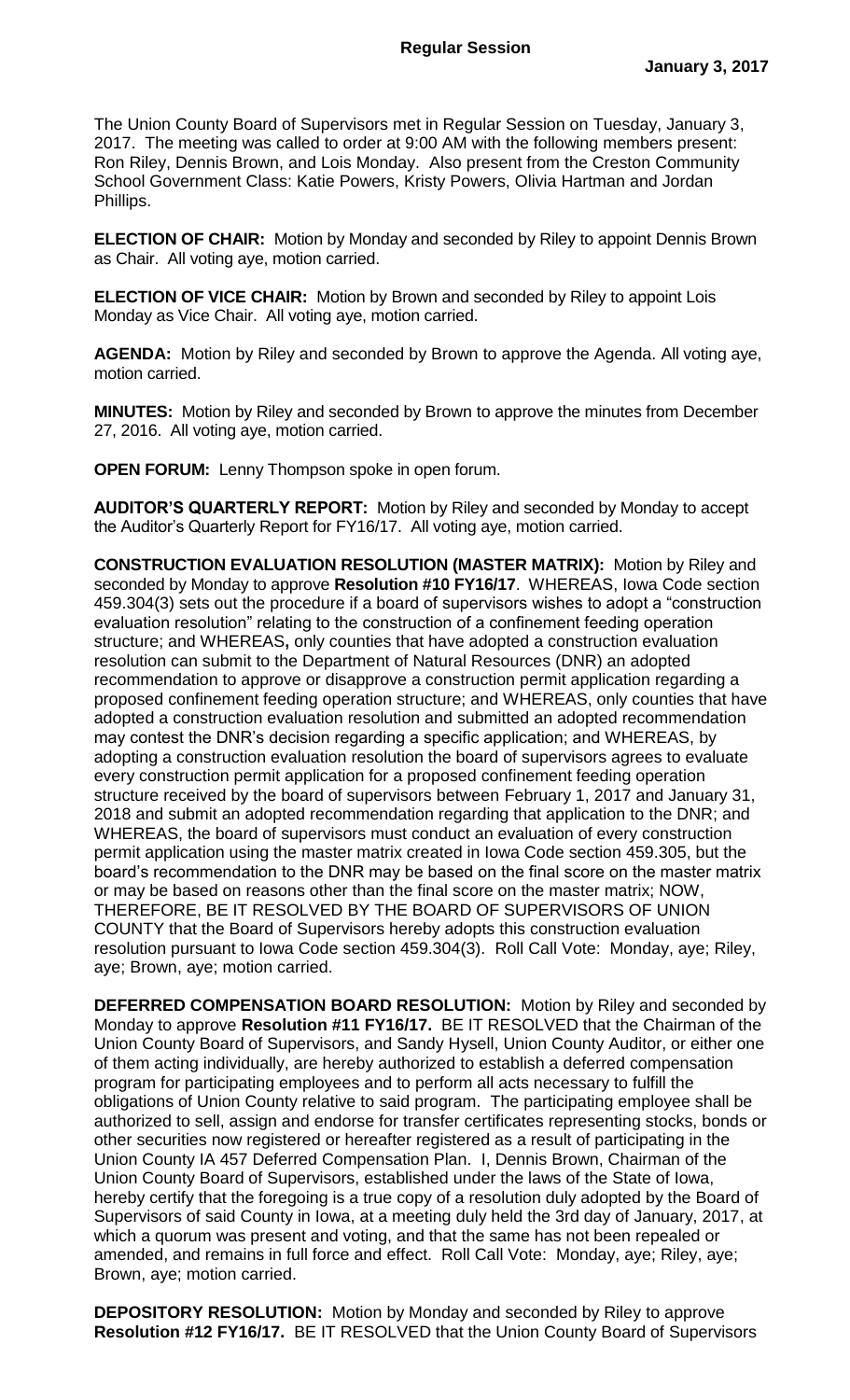of Union County, Iowa approves the following list of financial institutions to be depositories of the Union County funds in conformance with all applicable provisions of Iowa Code Chapters 452 and 453 (1983) as amended by 1984 Iowa Acts, S.F. 2220. The Recorder, Treasurer, Sheriff, Auditor is hereby authorized to deposit the Union County funds in amounts not to exceed the maximum approved for each respective financial institution as set out below:

|                 | <b>Name of Depository Office</b> | <b>Location</b> | <b>Maximum Balance In Effect</b><br><b>Under Prior Resolution</b> | <b>Maximum</b><br><b>Balance In</b><br><b>Effect</b><br><b>Under This</b><br><b>Resolution</b> |
|-----------------|----------------------------------|-----------------|-------------------------------------------------------------------|------------------------------------------------------------------------------------------------|
| Recorder:       | IA St Savings Bank               | Creston         | 150,000.00                                                        | 150,000.00                                                                                     |
| Treasurer:      | <b>Great Western Bank</b>        | Creston         | 2,000,000.00                                                      | 1,000,000.00                                                                                   |
|                 | <b>State Savings Bank</b>        | Creston         | 1,000,000.00                                                      | 1,000,000.00                                                                                   |
|                 | First Nat'l Bank                 | Creston         | 5,000,000.00                                                      | 5,000,000.00                                                                                   |
|                 | IA St Savings Bank               | Creston         | 8,000,000.00                                                      | 8,000,000.00                                                                                   |
|                 | <b>PCSB</b>                      | Creston         | 2,000,000.00                                                      | 1,000,000.00                                                                                   |
| Sheriff:        | IA Public Agency % Norwest Bank  | Des Moines      | 1,000,000.00                                                      | 1,000,000.00                                                                                   |
|                 | First Nat'l Bank                 | Creston         | 350,000.00                                                        | 350,000.00                                                                                     |
|                 | <b>PCSB</b>                      | Creston         | 100,000.00                                                        | 100,000.00                                                                                     |
| <b>Auditor:</b> | IA St Savings Bank               | Creston         | 25,000.00                                                         | 25,000.00                                                                                      |
|                 | First Nat'l Bank                 | Creston         | 25,000.00                                                         | 25,000.00                                                                                      |
|                 | <b>PCSB</b>                      | Creston         | 25,000.00                                                         | 25,000.00                                                                                      |

Approved on this 3<sup>rd</sup> day of January, 2017. Roll Call Vote: Monday, aye; Riley, aye; Brown, aye; motion carried.

**HOLIDAY SCHEDULE:** Motion by Riley and seconded by Monday to approve the Union County 2017 Holiday Schedule.

| Mon., Feb. 20, 2017   |
|-----------------------|
| Fri., April 14, 2017  |
| Mon., May 29, 2017    |
| Tues., July 04, 2017  |
| Mon., Sept. 04, 2017  |
| Fri., Nov. 10, 2017   |
| Thurs., Nov. 23, 2017 |
| Fri., Nov. 24, 2017   |
| Mon., Dec 25, 2017    |
| Tues., Dec. 26, 2017  |
| Mon., Jan 01, 2018    |
|                       |

All voting aye, motion carried.

**OFFICIAL NEWSPAPERS:** Motion by Monday and seconded by Riley to appoint the Creston News Advertiser and The Afton Star Enterprise as the 2017 Union County official newspapers. All voting aye, motion carried.

**REAFFIRM 28E AGREEMENT:** Motion by Monday and seconded by Riley to sign the 28E Agreement between Union County and Guthrie County for sanitarian services. All voting aye, motion carried.

**RECORD RETENTION RESOLUTION:** Motion by Riley and seconded by Monday to approve **Resolution #13 FY16/17.** The following is a list of records which are to be destroyed (after appropriate documents are scanned and checked) by burning in accordance with law and as authorized by the Union County Board of Supervisors on January 3, 2017. County records included are:

## **RECOMMENDED RETENTION**

RECORDS DESTROYED AFTER Receipts **1** yr After Audit Secondary Roads Receipts 1 yr After Audit Claims 2 yr after Audit Mental Health Copies for Claims 2 yr after Audit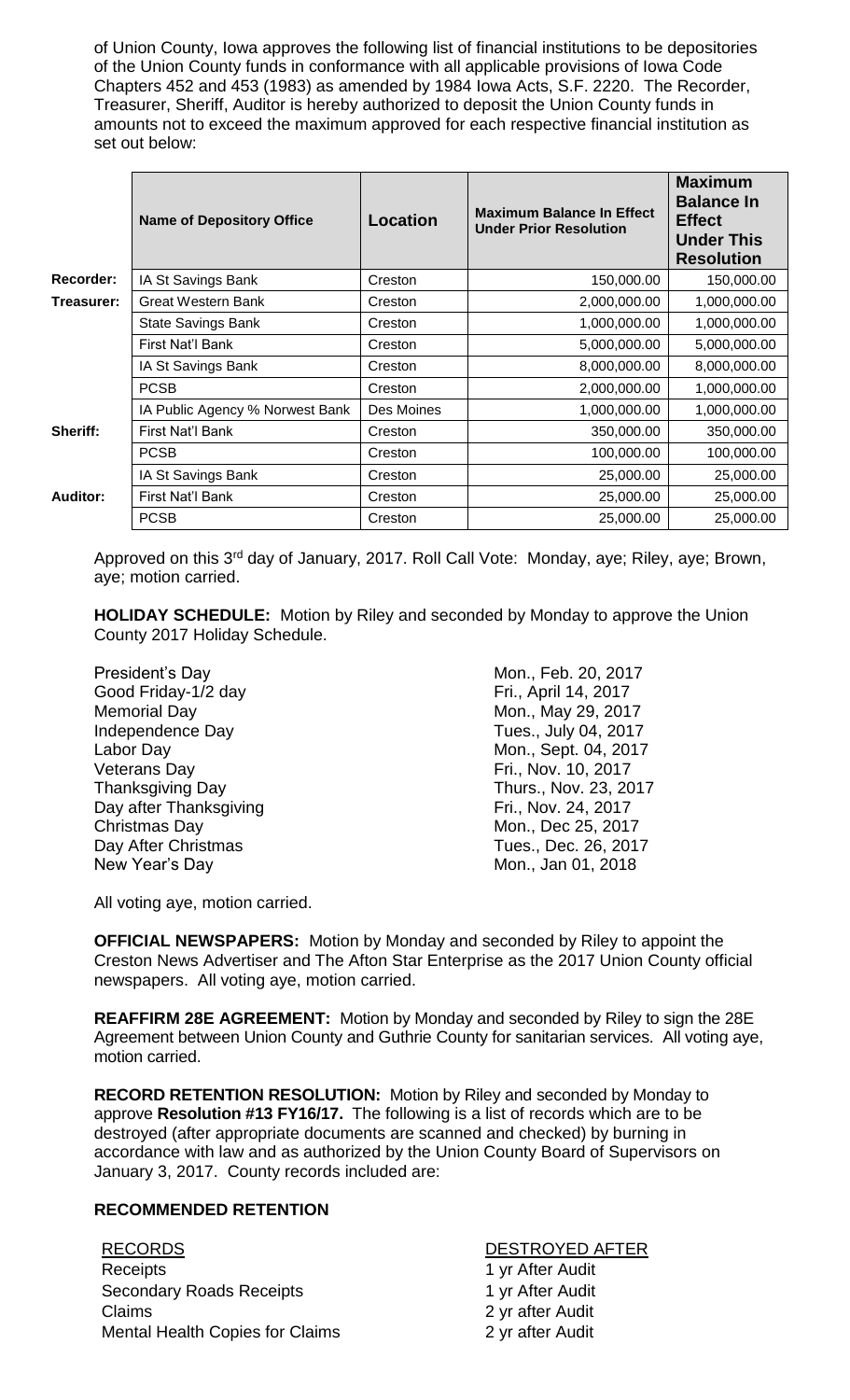| <b>Handwritten Claims</b>                       | 2 yr after Audit                     |
|-------------------------------------------------|--------------------------------------|
| Payroll time cards and Ledgers                  | 5 yr after                           |
| Annual reports receipts, expenditures, balances | 10 <sub>yr</sub>                     |
| General ledger, expenditure & revenue ledgers   | 10 <sub>yr</sub>                     |
| <b>Closed Session Tapes</b>                     | 10 <sub>yr</sub>                     |
| <b>Board AGENDA</b>                             | Administrative & legal values ended. |
| <b>Health Insurance Reports</b>                 | Administrative & legal values ended. |
| Returned Homestead & Military disallowances     | Administrative & legal values ended. |

Roll Call Vote: Monday, aye; Riley, aye; Brown, aye; motion carried.

**SUPERVISORS ORGANIZATION RESOLUTION:** Motion by Riley and seconded by Monday to approve **Resolution #14 FY16/17.** Be It Resolved by the Union County Board of Supervisors that their regular meeting days be set for each Monday of the month and claims will be approved the second and fourth Mondays of each month. Special sessions to be held on Wednesday when possible. Business will be conducted pursuant to Robert's Rules of Order except, Chairman of the Board can make motions or second motions for prompt flow of business. No bills will be allowed unless they carry the approval of the officer empowered to order the same. That the aid of the Poor must be obtained through the County General Relief Designee (MATURA Action Corporation) or Chair of the Board of Supervisors. That all claims must be itemized in full with vendor invoice and signed by office head. Claims must be filed in the Auditor's office by noon on Thursday preceding the weekly session of the Board, exceptions with the discretion of the Board. Roll Call Vote: Riley, aye; Monday, aye; Brown, aye; motion carried.

**TREASURER CERTIFICATION OF APPOINTMENTS:** Motion by Monday and seconded by Brown to approve Jenny Wheeler as Deputy Treasurer and Stacey Graham as Driver's License Deputy as recommended by Union County Treasurer, Kelly Busch. All voting aye, motion carried.

**AUDITOR CERTIFICATION OF APPOINTMENTS:** Motion by Riley and seconded by Monday to approve Tandy Steele as Auditor/Elections Deputy, Lindsay Campbell as Real Estate Deputy, and Amber Hamm as Clerk as recommended by Union County Auditor, Sandy Hysell. All voting aye, motion carried.

**SHERIFF CERTIFICATION OF APPOINTMENTS:** Motion by Monday and seconded by Riley to approve Steve Maitlen as Chief Deputy; Dan McNeill as Sgt. Deputy; Chad Woods as Deputy; Brian Burkhalter as Deputy; Cody Luther as Deputy; Tracy Chapman as Civil Clerk; Dorie Shiltz as Chief Jailer; Josh Christensen as Assistant Chief Jailer; Christy Bristow as Jailer; Jacob McGuire as Jailer; Joshua Winebrenner as Jailer; Taner Morey as Part-Time Jailer; and Eric Denton as Part-Time jailer as recommended by Union County Sheriff, Rick Piel. All voting aye, motion carried

**SECONDARY ROADS REORGANIZATION: Assistant to the Engineer Position:**  Motion by Riley and seconded by Monday as of January 1, 2017 to eliminate the Assistant to the Engineer position. All voting aye, motion carried. **Interim Department Director:** Motion by Riley and seconded by Monday to approve Larry Murdock as Temporary Interim Department Director for 60 days or when the new Union County Engineer starts. Murdock will receive a temporary wage increase of \$7.50 per hour starting December 28, 2016. All voting aye, motion carried. **Temporary Wage Increase:** Motion by Riley and seconded by Monday to give Brenda Mahan a temporary wage increase of \$2.50 starting December 28, 2016 for the extra duties she will taking on for 60 days or until the new Union County Engineer starts. All voting aye, motion carried.

**BUILDING AND GROUNDS STEP WAGE INCREASE:** Motion by Riley and seconded by Monday to give Paul Boden a step wage increase of 3.6% starting January 1, 2017. All voting aye, motion carried.

**ADA BOARD:** Motion by Monday and seconded by Riley to approve the ADA Board appointments; Betty Crittenden, Allison Danilovich, Rick Piel, Sandy Hysell, Paul Boden, Larry Murdock, Doug Jones, and Dennis Brown. All voting aye, motion carried.

**CONDEMNATION COMMISSION:** Motion by Riley and seconded by Monday to appoint the following: LICENSED REAL ESTATE BROKERS OR SALESMEN: Dennis Carter, Retta Ripperger, Korina Loudon, Bruce Jamie Travis, and Diane Poore. BANK AND/OR LOAN AGENCIES: Thad Sickels (PCSB), Ty Rogers (Iowa State Savings Bank), Randy Ringsdorf (First National), Scott Coen (State Savings), and Kelly Richards (Great Western).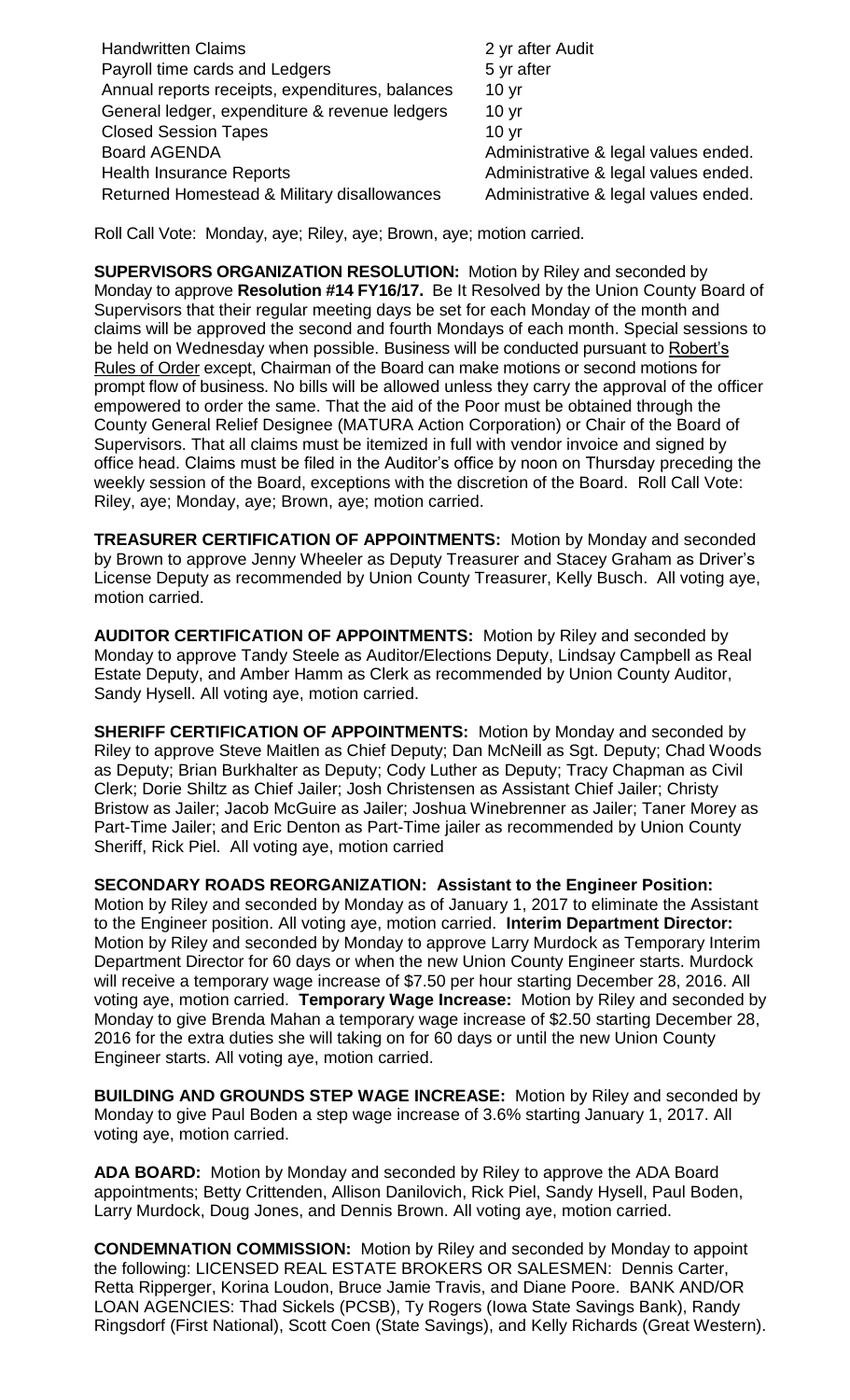OWNERS-OPERATORS OF AGRICULTURE PROPERTY: Richard Ide, Eddie Ehm, Ann Moore, and Leslie Wurster. OWNERS OF CITY PROPERTY: Franklin Eighme, Katie Turner, Gail Peterson, Kent Forbes, Mary Seales, and Morris Conklin. All voting aye, motion carried.

**MEDICAL EXAMINERS:** Motion by Monday and seconded by Riley to appoint Dr. John C. Hoyt, Dr. Daniel E. Walker, and Dr. Lonnie Miller as Medical Examiners for 2017. All voting aye, motion carried.

**BOARD APPOINTMENTS:** Motion by Monday and seconded by Brown to approve the following Board Appointments:

| 5th Judicial Comm. Board, Des Moines:<br><b>Airport Redistricting Commission:</b> | Lois Monday<br>Lois Monday / Ron<br>Riley | Alternate: | Dennis Brown |
|-----------------------------------------------------------------------------------|-------------------------------------------|------------|--------------|
| <b>Connections: Area Agency on Aging</b>                                          | Lois Monday                               | Alternate: | Dennis Brown |
| <b>Atura: Transportation</b>                                                      | Ron Riley                                 | Alternate: | Lois Monday  |
| <b>Case Management Advisory Board:</b>                                            | Ron Riley                                 | Alternate: | Dennis Brown |
| <b>County Board of Health:</b>                                                    | Dennis Brown                              | Alternate: | Ron Riley    |
| <b>Southern Hills Mental Health</b>                                               | Ron Riley                                 | Alternate: | Dennis Brown |
| <b>Crossroads Mental Health:</b>                                                  | Dennis Brown                              | Alternate: | Ron Riley    |
| <b>Decatorization Board:</b>                                                      | Lois Monday                               | Alternate: | Dennis Brown |
| <b>Emergency Management Commission:</b>                                           | Ron Riley                                 | Alternate: | Lois Monday  |
| E911 Service Board:                                                               | <b>Mark Williams</b>                      | Alternate: | Dennis Brown |
| <b>Health Insurance Committee:</b>                                                | Dennis Brown                              | Alternate: | Lois Monday  |
| <b>Heartland Management Alliance:</b>                                             | Ron Riley                                 |            |              |
| <b>Iowa Watershed Board:</b>                                                      | Ron Riley<br>Lois Monday and              |            |              |
| <b>LEC Board:</b>                                                                 | Dennis Brown                              | Alternate: | Ron Riley    |
| <b>Matura Action:</b>                                                             | Ron Riley                                 | Alternate: | Dennis Brown |
| <b>Prairie Solid Waste Agency Board:</b>                                          | Dennis Brown                              | Alternate: | Lois Monday  |
| <b>RC&amp;D Committee:</b>                                                        | Ron Riley                                 | Alternate: | Dennis Brown |
| <b>REAP</b>                                                                       | Lois Monday                               | Alternate: | Ron Riley    |
| <b>Regional E911 Board:</b>                                                       | <b>Mark Williams</b>                      | Alternate: | Dennis Brown |
| <b>RWIB:</b>                                                                      | Dennis Brown                              | Alternate: | Ron Riley    |
| <b>SICOG Project Board:</b>                                                       | Ron Riley                                 | Alternate: | Dennis Brown |
| <b>Southern lowa Trolley</b>                                                      | Lois Monday                               | Alternate: | Ron Riley    |
| <b>Union County Economic Development Commission:</b>                              | Ron Riley                                 | Alternate: | Dennis Brown |
| <b>Union County Public Funding:</b>                                               | Ron Riley                                 | Alternate: | Dennis Brown |
| <b>Zoning Board of Adjustments- Afton:</b>                                        | Dennis Brown                              |            |              |
| <b>Union County Health Care Coalition</b>                                         | Lois Monday                               | Alternate: | Ron Riley    |
| <b>Courthouse Security</b>                                                        | Ron Riley                                 | Alternate: | Dennis Brown |

All voting aye, motion carried.